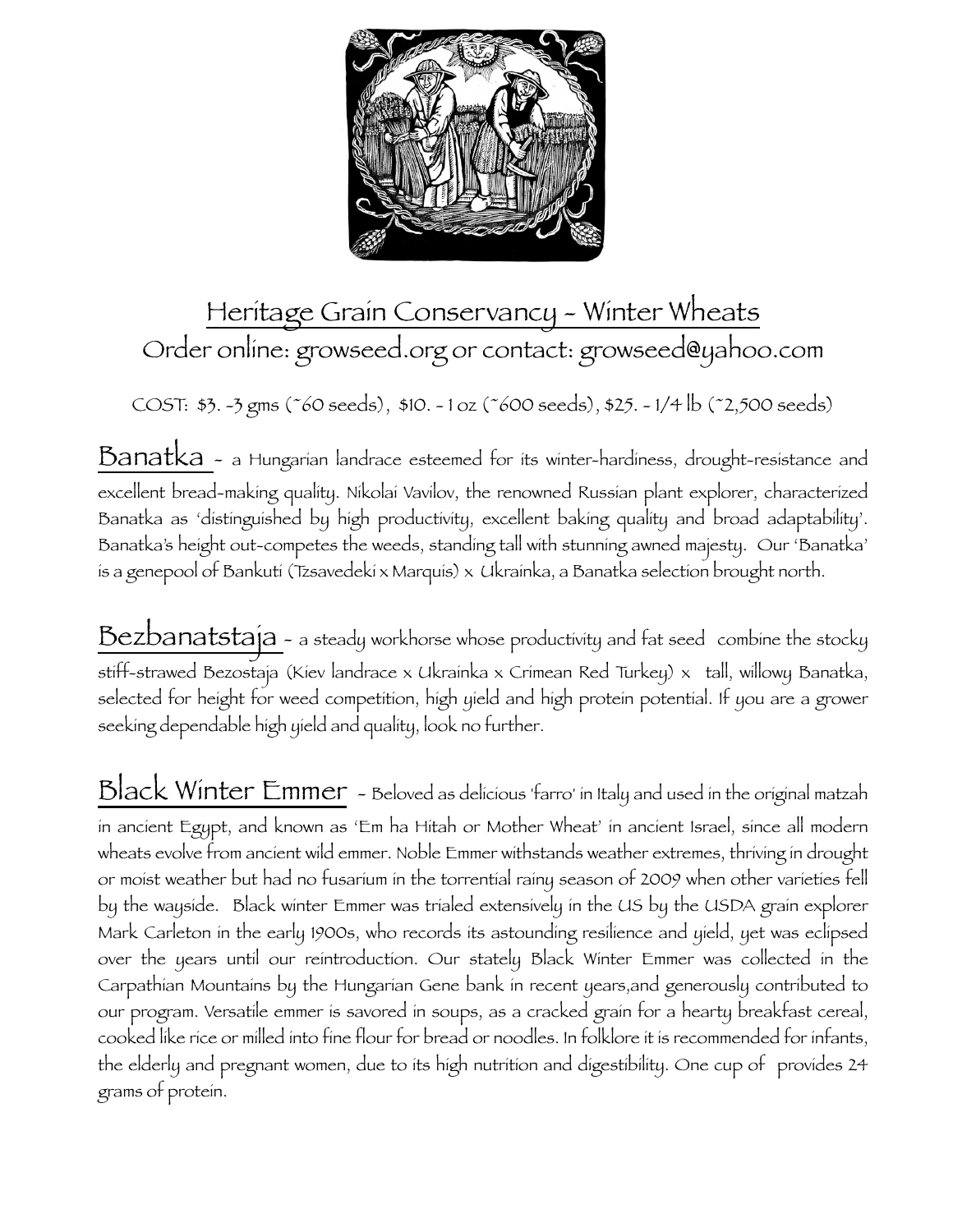

Canaan Rouge - This elegant beauty mysteriously arose in a field of Rouge de Bordeaux grown in Canaan, Maine. Three graceful plants towered over the others, with unusual awns that echo T. carthlicum but highlighted with glowing mahogany hues. These plants were growing next to a T. carthlicum plot and may well be a natural cross. Today Canaan Rouge is a variety in her own right, beckoning to garland a decorative border in your garden or to be enjoyed for her generous seed imparting a subtle complexity of flavor to artisan bread.

Einkorn - Ancient grain domesticated in the Fertile Crescent, Our Carpathian Mountain Einkorn is higher in protein and minerals than modern wheat, with a lighter digestible gluten. Einkorn is the only grain that I use in my farm-bakery due to its delicious, rich flavor.

Ethiopian Purple - This deep blue - purple seeded wheat is rich in anti-oxydents, facultative - both winter and spring . I collected the seed in the Ethiopian shop at the open air market Machane Yehuda in Jerusalem, Israel. (Available in 8/2012)

French Melange - A diverse polyculture of heritage French wheats selected for rich complex flavors, baking quality and health by French peasant farmers of Reseau Semance Paysanne. This Melange (mixture) was shared with me at a biodiversity festival sponsored by the INRA French wheat researchers that work closely with the farmers in reviving the arts of on-farm wheat breeding for artisan French breads. The farmers grow-out the Melange and select for the traits that do best on their unique farm landscape, then to exchange seed to restore a community seed system for ongoing crop evolution and community vitality. Some of the varieties have seedhead as big as a ear of corn! Available to seed-savers only for multiplication in cooperation with HGC. We will ask experienced growers to return back half of your best harvest in the first year, and you keep the rest. (Available in 8/2012)